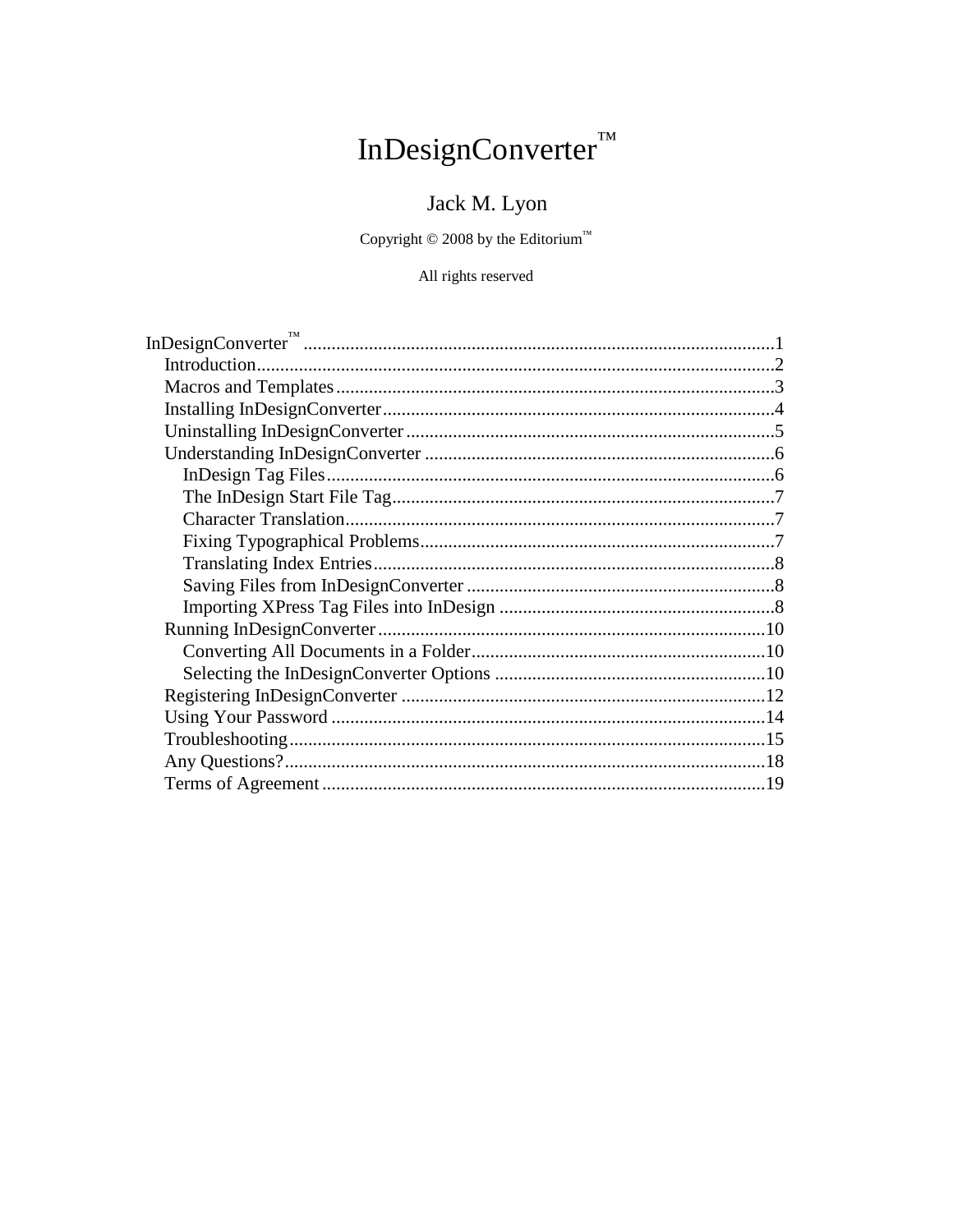### Introduction

Thank you for using InDesignConverter for Microsoft Word! InDesignConverter translates Microsoft Word documents into InDesign tag files that can be imported into InDesign without the fuss of having to clean up ad-hoc formatting. You may find that it cuts your typesetting time and costs in half, especially when used with my FileCleaner and NoteStripper programs.

If you're planning to use InDesignConverter with documents that contain Word's automatically numbered footnotes or endnotes, you should first use NoteStripper to strip the notes out as text. Otherwise, InDesignConverter won't convert your notes correctly for InDesign. If you're also going to use FileCleaner to clean up common typographical problems, you should run the programs in this order:

- 1. FileCleaner.
- 2. NoteStripper.
- 3. InDesignConverter.

I *strongly* recommend that you try InDesignConverter several times on a variety of test files until you understand fully how it works and what it can do. Also, before running InDesignConverter at any time, be sure to *back up your files.* That way, you'll have something to go back to if you're not satisfied with the results.

By using InDesignConverter, you accept the terms of agreement found at the end of this document. The first time you run InDesignConverter, the terms of agreement will appear on your screen. Please read them carefully. If you accept the terms, you will be able to use the program. If not, you will not be able to use it.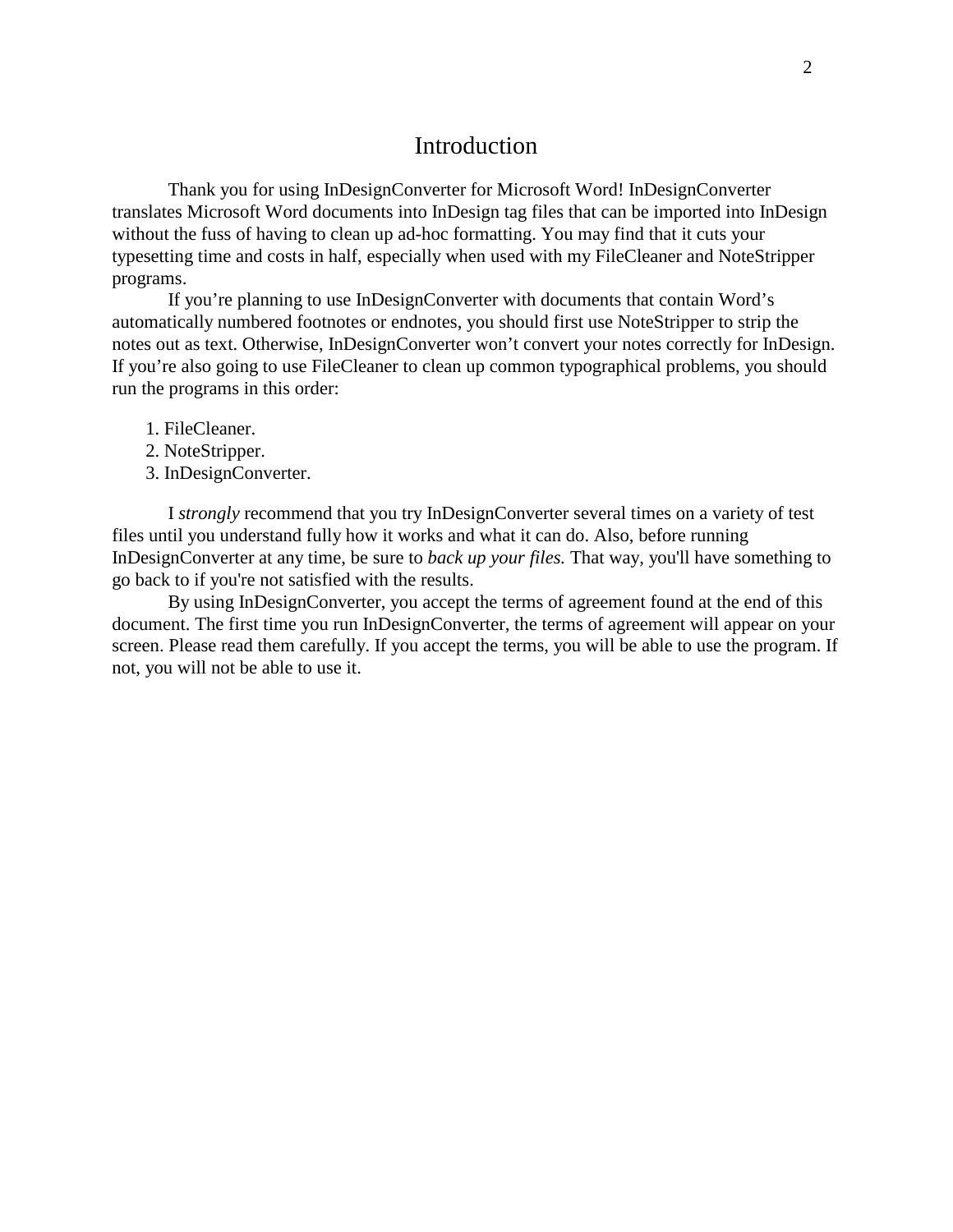## Macros and Templates

InDesignConverter is basically a collection of macros in a template (named InDesignConverter.dot). You don't use this template as you would an ordinary template by attaching it to a document. If you try to do that, you'll run into problems. Instead, you "add" it to Microsoft Word as a global template or add-in (see installation instructions below).

Because the template contains macros, some virus-checking programs or even Word itself may warn you that the template could contain Word viruses. Please rest assured that it does not. The macros have been carefully checked and tested to make sure they are safe and usable. To ensure your security, you should download the program directly from the Editorium Web site at www.editorium.com.

Please do not rename any of the InDesignConverter macros, copy them to another template, or remove them from the InDesignConverter template. InDesignConverter uses these macros in combination and will not work properly if they have been copied to another template or renamed, or if some of the macros are no longer present.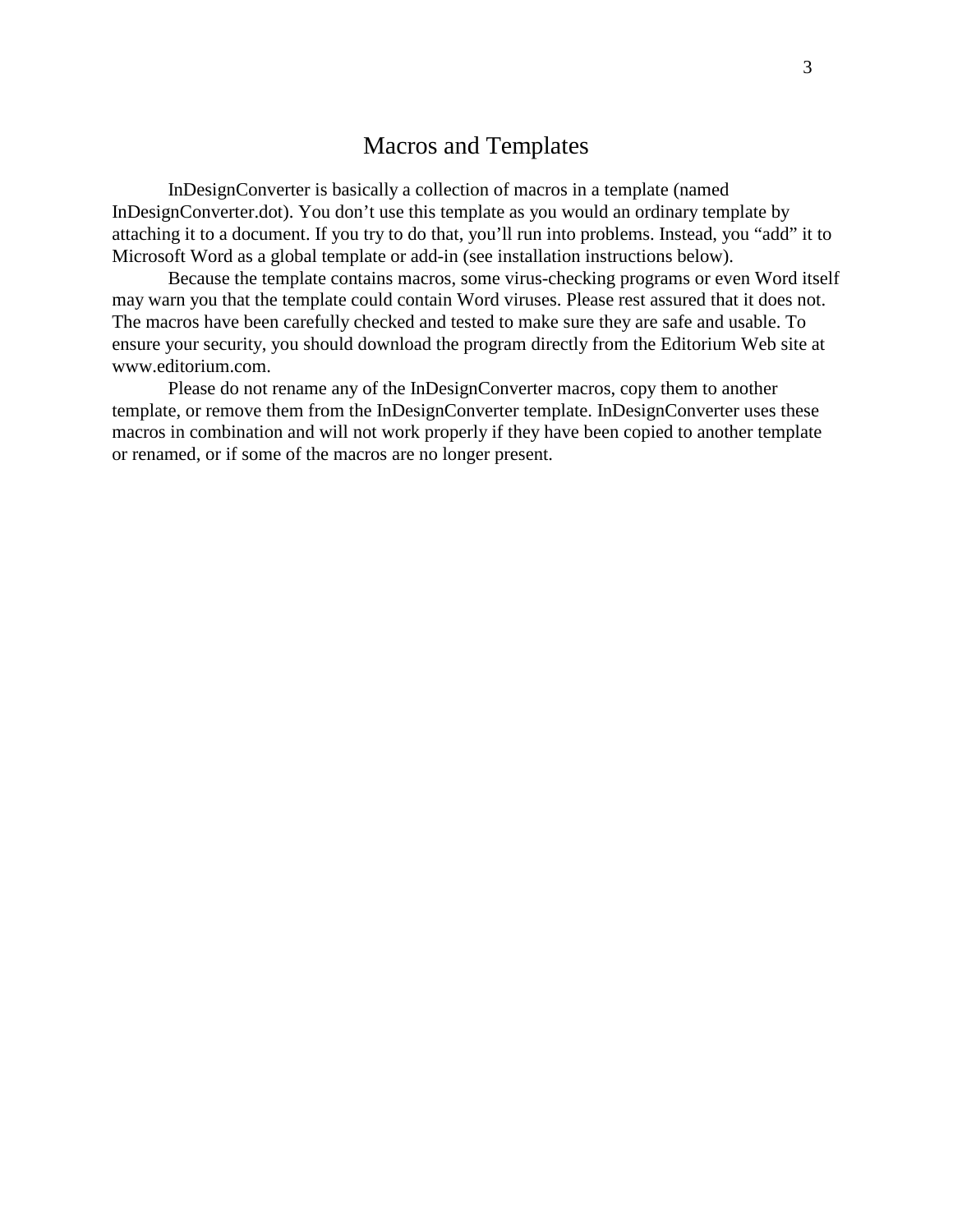## Installing InDesignConverter

To install the program:

- 1. *Unzip (or unstuff) the program files* so that they're all together in a single folder or on your desktop. (If you need software to unzip or unstuff the program, you can download it from www.winzip.com or www.aladdinsys.com.) You *cannot* install the program by just *opening* the zip file and double-clicking one of the files.
- 2. After the files are unzipped, open the file named "Install InDesignConverter.dot" in Microsoft Word by clicking **File** > **Open,** selecting the file, and clicking the **Open** button. *Do not open the file by double-clicking it outside of Microsoft Word.* If you do, you'll run into problems later.
- 3. If Word asks if you want to "enable macros" when opening the file, your answer should be yes. Otherwise, the program won't work. If Word tells you that the macros have been disabled, you'll need to change your macro security settings and then restart Word before installing. Please see the "Troubleshooting" section at the end of this document for more information.
- 4. Double-click the large button that says "Double-Click here to Install." This will install InDesignConverter as a global template or add-in, which simply means that the program will be saved to Word's Startup folder and will thus be available any time you start Word.
- 5. Restart Word to activate the program and display the InDesignConverter menu at the top of your Word window. In Word 2007, the menu will be displayed under Word's "Addins" menu.

If that doesn't work, you can install the program manually. With Microsoft Word closed:

- 1. On your computer desktop, double-click My Computer. (On a Macintosh, open your hard drive. Then continue with step 5, below.)
- 2. At the top of the window that opens, you'll see a "Tools" menu. Click that, and then click "Folder Options."
- 3. Click the "View" tab and make sure that "Show hidden files and folders" is selected. Then click the OK button.
- 4. Back in the window for "My Computer," double-click your local hard drive, probably "C."
- 5. Open the folders named, consecutively within each other, Documents and Settings > [your name] > Application Data > Microsoft > Word > Startup. (On a Macintosh, open Applications > Microsoft Office > Office > Startup > Word.)
- 6. Put the file named "InDesignConverter.dot" into the Startup folder (on a Macintosh, into the Startup  $>$  Word folder).
- 7. Restart Microsoft Word.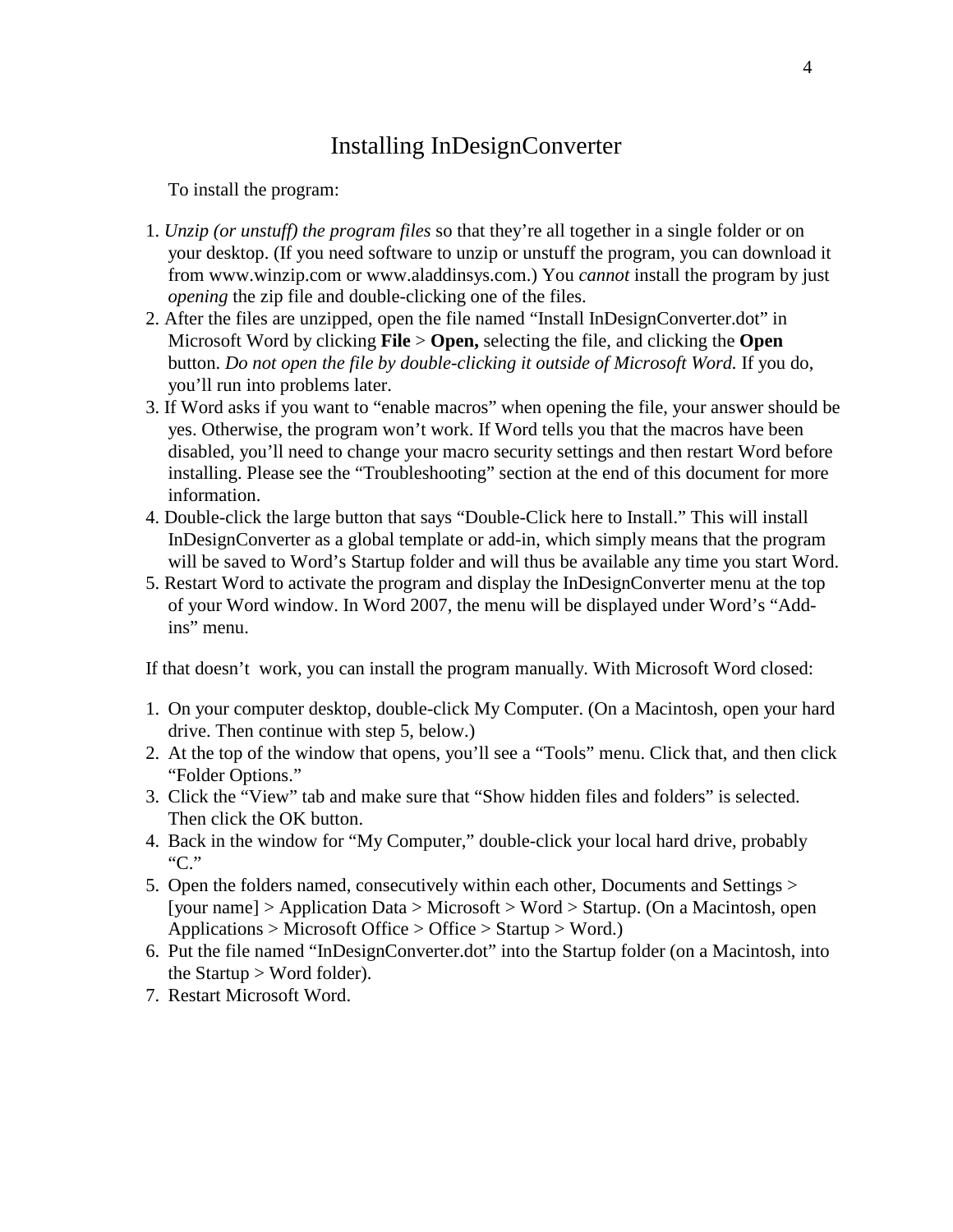## Uninstalling InDesignConverter

To uninstall the program:

- 1. Open the file named "Install InDesignConverter.dot" in Microsoft Word by clicking **File** > **Open,** selecting the template, and clicking the **Open** button. *Do not open the file by double-clicking it outside of Microsoft Word.* If you do, you'll run into problems later.
- 2. If Word asks if you want to "enable macros" when opening the file, your answer should be yes. Otherwise, the program won't work. If Word tells you that the macros have been disabled, you'll need to change your macro security settings in order to use the program. Please see the "Troubleshooting" section of this documentation for more information.
- 3. Double-click the large button that says "Double-Click here to Uninstall."

If necessary, you can remove the template manually from Word's Startup folder:

- 1. On your computer desktop, double-click My Computer. (On a Macintosh, open your hard drive. Then continue with step 5, below.)
- 2. At the top of the window that opens, you'll see a "Tools" menu. Click that, and then click "Folder Options."
- 3. Click the "View" tab and make sure that "Show hidden files and folders" is selected. Then click the OK button.
- 4. Back in the window for "My Computer," double-click your local hard drive, probably "C."
- 5. Open the folders named, consecutively within each other, Documents and Settings > [your name] > Application Data > Microsoft > Word > Startup. (On a Macintosh, open Applications > Microsoft Office > Office > Startup > Word.)
- 6. Remove the file named "InDesignConverter.dot."
- 7. Restart Microsoft Word.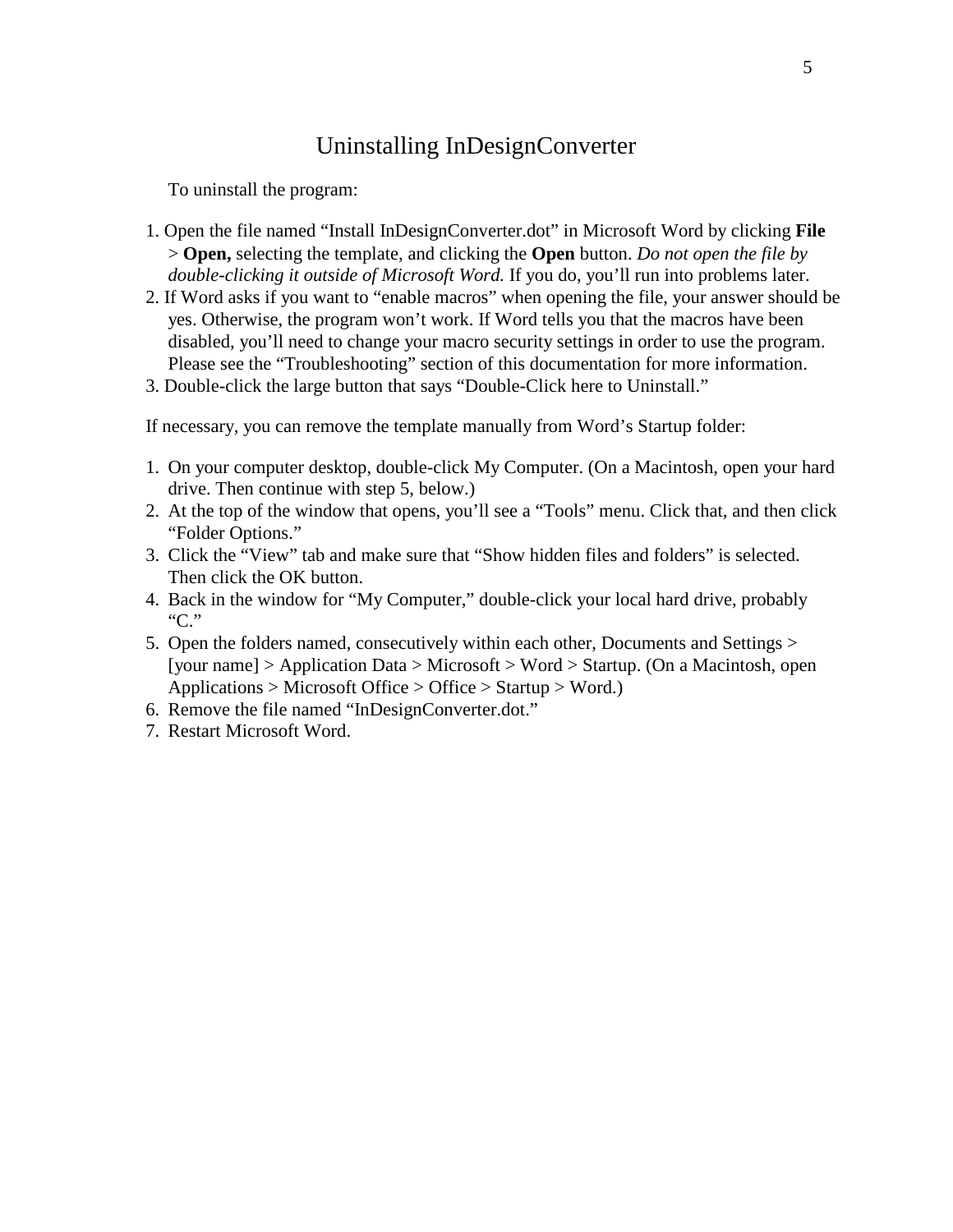## Understanding InDesignConverter

InDesignConverter was created in response to a real need in a real publishing house to bring documents edited in Microsoft Word into InDesign. According to the InDesign manual, you're *supposed* to be able to do this. If you've tried it, you know it can be a challenge.

It's true that you can open a Word or RTF document into InDesign (unless, as sometimes happens, this locks up or crashes your system). The problem is that the imported document retains all of its formatting, which prevents typesetters from using InDesign as it was meant to be used. One of the beauties of InDesign is that by modifying a document's styles, you can globally change the document's formats—unless, of course, the document has other formatting applied directly, which is what you get when you bring in a Word document. In that case, you can still change the styles, but you'll also have to manually reapply them, which makes little sense. Of course, you could always save your Word document as a text file, losing *all* formatting, then bring it into InDesign and reapply all of the formatting manually. That doesn't sound like a good solution either.

#### *InDesign Tag Files*

The answer to this dilemma is to import documents as InDesign tag files, which are text files that use tags to mark formatting. For example, an InDesign tag file has no italic text. It can't, since it's just a text file. Instead, it includes the character-style tag <CharStyle:Italic> in front of an italicized word, and when InDesign sees that tag, it turns on italics. Then, when it sees the closing <CharStyle:> tag, it turns them off. Similarly, an InDesign tag file might include the tag  $\leq$ ParaStyle: Heading 1  $>$  in front of a paragraph that will be a main heading. When InDesign sees that tag, it formats the following text with the characteristics the typesetter has specified for Heading 1 in the document's paragraph style with that name.

So how do you get an InDesign tag file? That's where InDesignConverter comes in. InDesignConverter turns Microsoft Word documents into InDesign tag files that can be brought into InDesign, allowing a typesetter to change type specifications globally. For example, let's say you've been editing in Word and have marked spec levels using paragraph styles (which is what you *should* do). You used the style Heading 1 for your main headings and Heading 2 as subheads. When you convert your document with InDesignConverter, those headings will be tagged as <ParaStyle:Heading 1> and <ParaStyle:Heading 2>. Character styles will be tagged as well. Also, most character *formatting* will be tagged (as characters styles named for the formatting, such as <CharStyle:Italic>), including bold, italic, underline, word underline, strikethrough, small caps, all caps, superscript, subscript, and raised (by 3 points). (Such oddities as shadow, outline, double underline, and dotted underline are not supported and will be lost, unless you change them into something else before using InDesignConverter.)

**NOTE:** InDesignConverter does not convert such formatting as fonts, point size, paragraph formatting, kerning, and so on, all of which should be defined in your InDesign styles, not in directly applied formatting.

**NOTE WELL:** *None* of the styles will have formatting when a tag file is first imported into InDesign. That will probably leave you wondering, "Hey, where'd all my formatting go?" Actually, the fact that there's no formatting is kind of the point, as it allows you (in fact, *requires* you) to *set* the formatting for each style you've imported. For example, if you have a character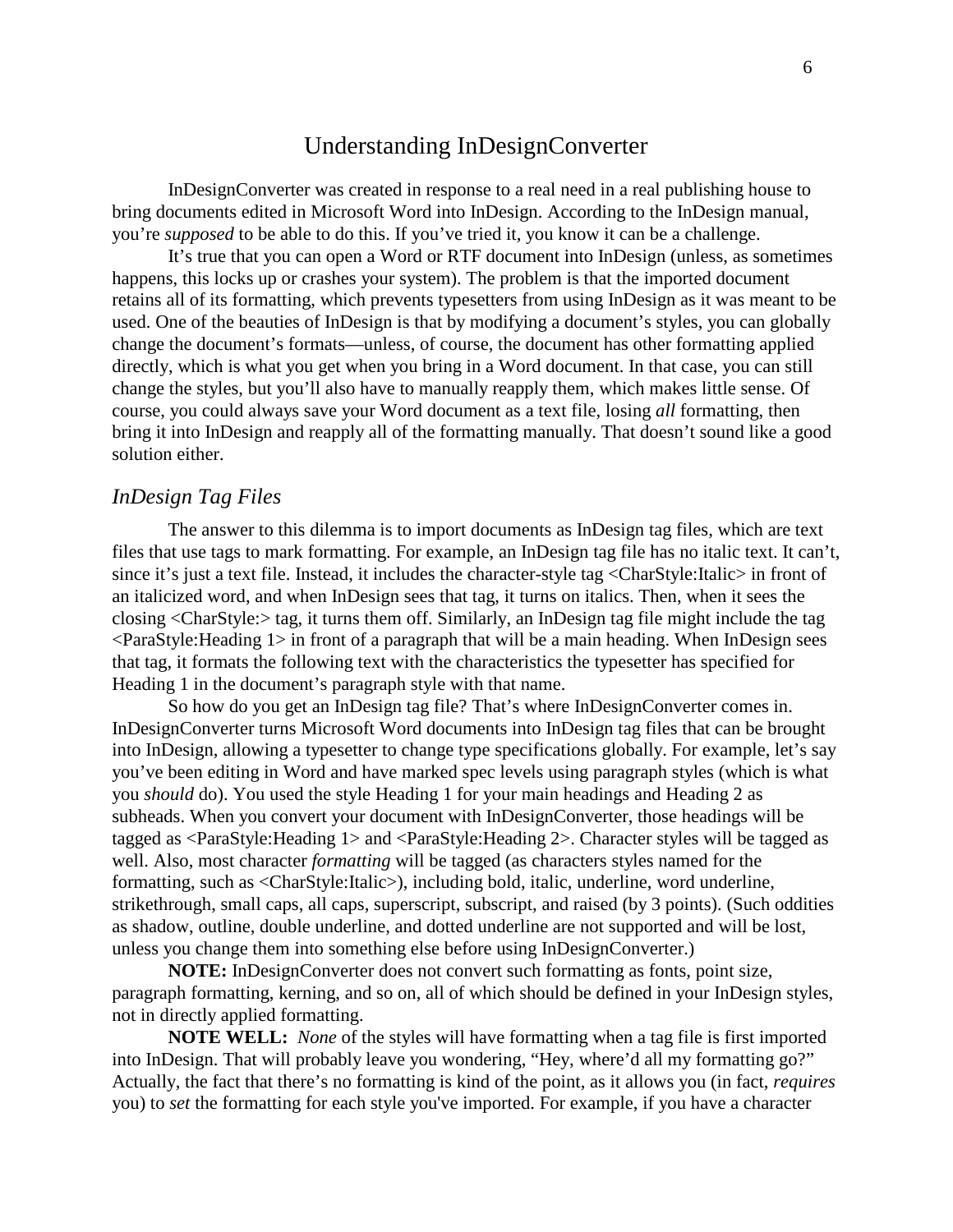style named "Italic," you'll need to edit its "basic character formats" to use italic formatting in InDesign, and after you've done so, any text formatted with the Italic character style will (behold!) be automatically displayed in italic. You'll see all the imported styles (with a little floppy disk to their right, indicating they've been imported) in InDesign's Paragraph Styles and Character Styles palettes. You can edit a style by right-clicking it and then selecting "Edit." (InDesignConverter does not currently handle table or object styles.)

Note, however, that if you're importing a tag file into an InDesign document that *already has* formatted styles with the *same names* as those you're importing, the text will automatically pick up the proper formatting when it's imported. For this to happen, the import option for "Resolve Text Style Conflicts Using" must be set to "Publication Definition" (which is the default setting).

#### *The InDesign Start File Tag*

Please note that your file *must* include an InDesign Start File Tag at the top of your document. Your options are:

<ASCII-WIN> <UNICODE-WIN> <ASCII-MAC> <UNICODE-MAC>

InDesignConverter will insert the tag for you if you enter it as the first item in the InDesignConverter dialog. Otherwise, InDesign will reject your file (and not import it).

#### *Character Translation*

If you tell it to, InDesign will convert straight quotation marks into curly ones (also known as smart quotes or typographer's quotes) on import, but it won't do it as intelligently as you might like. For example, if you've carefully used apostrophes (as opposed to single quotation marks) at the beginning of such abbreviated words as *'tis, 'twas,* and *'49er*, the distinction will be lost when the document is saved as an InDesign tag (text) file. And when the file is imported into InDesign, the apostrophes will become single quotation marks ('*tis, 'twas,* and '*49er*), which you don't want. InDesignConverter solves this problem. The result is that when you fix apostrophes and quotation marks the way you want them in Microsoft Word, they'll stay that way when the document is brought into InDesign (as long as you select InDesignConverter's option to "Tag special characters" and you turn *off* InDesign's import option to "Use Typographer's Quotes").

#### *Fixing Typographical Problems*

In addition, InDesignConverter eliminates various typographical problems with the following options, which you can select:

1. Placing discretionary hyphens at the beginning of hyphenated words (except those that begin paragraphs, which would prevent using drop caps on those words) and after all hyphens. This prevents such bad end-of-line breaks as *self-reli-ance.* You never want to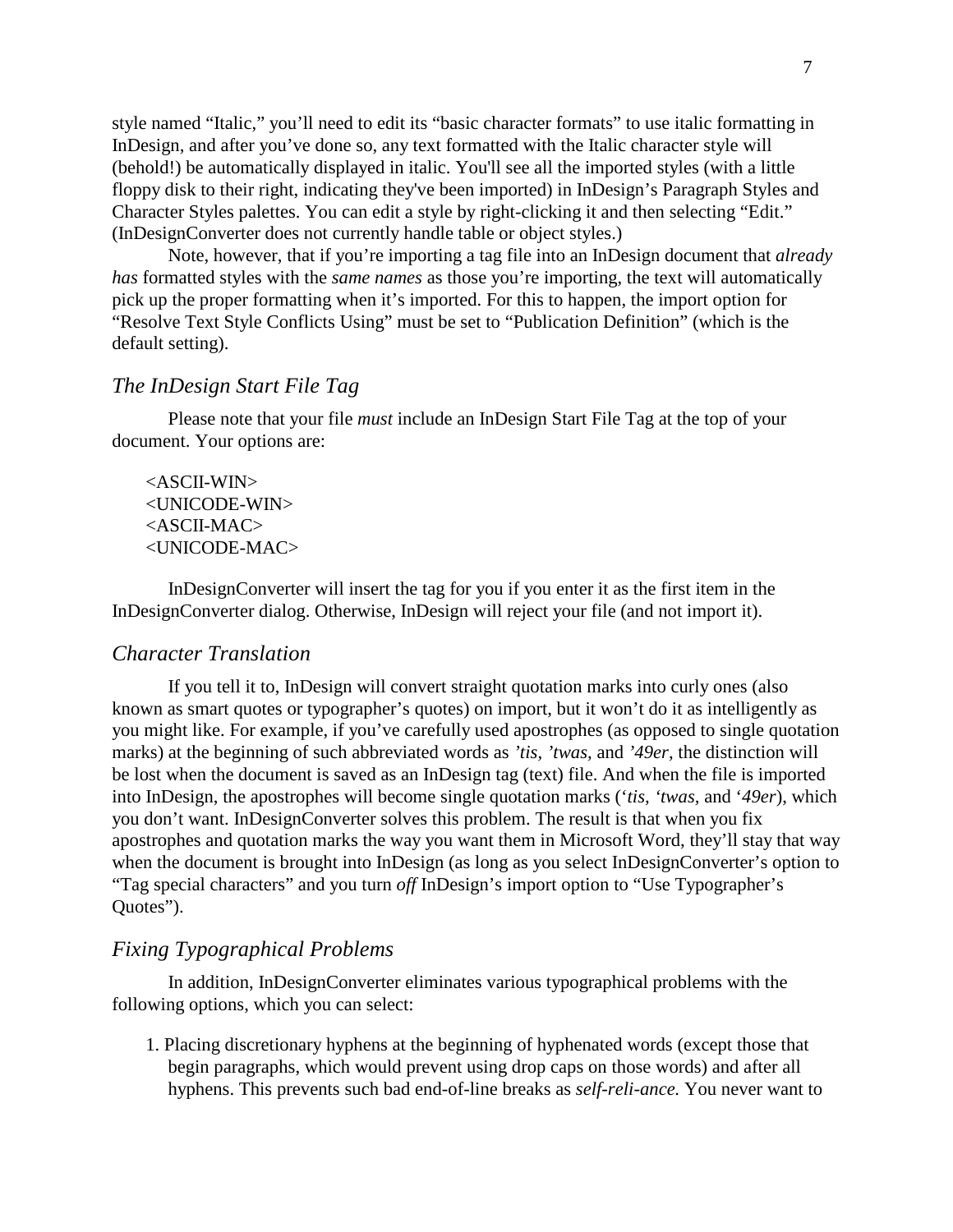break an already broken word, right? I don't, unless doing so makes the line extremely loose, and in that case you can fix it by hand.

- 2. Placing discretionary hyphens at the beginning of words joined by an em dash, and after all em dashes between words. This, too, prevents bad breaks.
- 3. Placing nonbreaking spaces after the first two periods in a set of ellipses ( . . . ), and after the first three periods in a set of ellipses followed by a space and then single or double closing quotation marks ( . . . "). No more broken ellipses, and your ellipses can be justified, too! You're not using that ugly little ellipses "character"  $(...)$ , I hope.
- 4. Placing a discretionary hyphen at the beginning of the last word of each paragraph, preventing the last word from breaking.

#### *Translating Index Entries*

Finally, InDesignConverter translates Word index entries into those for InDesign. This makes it possible for an editor or indexer to create an index in a Word document, using Word's automatic indexing features (hopefully with my DEXter indexing add-in). When you bring that document into InDesign, the index entries will become InDesign index entries, making it possible to generate an index automatically after typesetting and pagination have taken place. This is valuable because editors don't have to worry about indexing in InDesign, and it also saves time in the production process because indexing can take place—in Word—*before* rather than after typesetting and pagination.

Microsoft Word and InDesign actually handle indexing quite differently, as you might expect. However, enough overlap exists that InDesignConverter supports and will convert the following (and none other) index functions from Word:

- 1. Main entry.
- 2. Subentry (follows a colon after a main entry).
- 3. Sub-subentry (follows a colon after a subentry).
- 4. Range of pages (marked with a bookmark in word). This is actually converted to InDesign's "For Next # of Paragraphs" index entry type.
- 5. See, See also, and See herein.

#### *Saving Files from InDesignConverter*

When InDesignConverter is finished, it automatically saves your documents as text files, gives them an .txt extension to differentiate them from your original documents, and places them in the same folder as your original documents. For example, let's say you used InDesignConverter on a document called DOCUMENT.DOC in a folder called FOLDER. When InDesignConverter was finished, you could look in FOLDER and see your original file, DOCUMENT.DOC, along with a new text file, DOCUMENT.TXT, which is the document you would import into InDesign.

#### *Importing XPress Tag Files into InDesign*

Importing an InDesign tag file into InDesign is a fairly simple matter: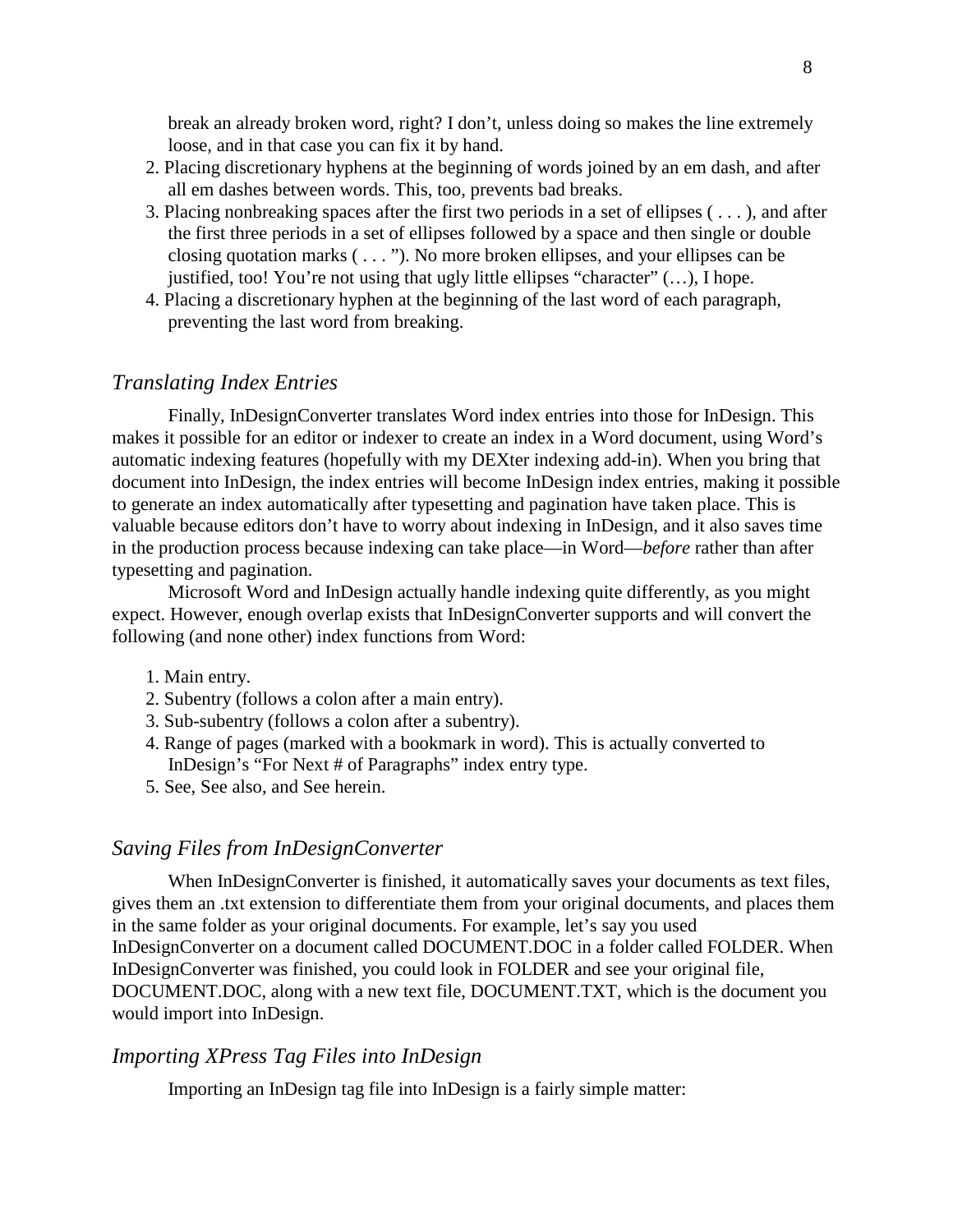- 1. Create a new document and text box (or open an existing one) in InDesign.
- 2. Select the "Text" cursor and place it in the text box.
- 3. Click the File menu.
- 4. Click "Place."
- 5. Put a check in the "Show Import Options" box.
- 6. Find and click the InDesign tag file you want to import.
- 7. Remove the check from the "Use Typographer's Quotes" box (if you had InDesign Converter "tag special characters").
- 8. Remove the check from the "Remove Text Formatting" box.
- 9. Under "Resolve Text Style Conflicts Using," select "Publication Definition."
- 10. Click "OK."
- 11. Move your now-"loaded" cursor to the desired location and click the left mouse button.

The InDesign tag file will be imported into the InDesign document, and you can (that is, *must*) edit the document's paragraph and character styles to match the type specifications you want it to have.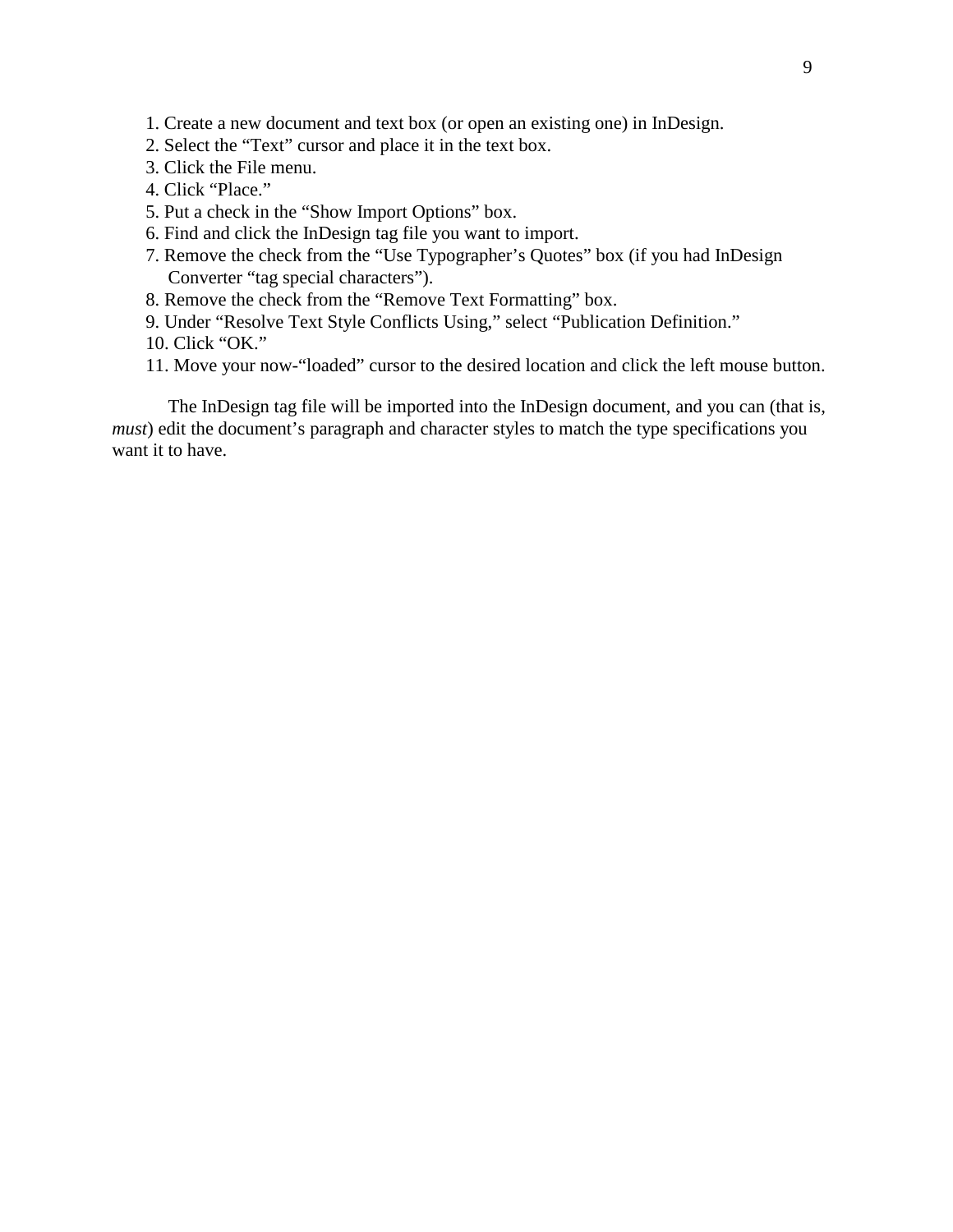## Running InDesignConverter

To run InDesignConverter, click the InDesignConverter menu at the top of your screen in Microsoft Word. Then click "InDesignConverter."

InDesignConverter will ask which documents you would like it to work on:

- 1. The active document.
- 2. All open documents.
- 3. All documents in a folder.

Choose the option that fits your needs.

#### *Converting All Documents in a Folder*

If you need to convert all documents in a folder, first copy them to a working folder called something like "Copy." That will leave your original files intact in case you need something to go back to, if necessary. Also, make sure *only the files you want to convert* are in the Copy folder. Then you won't inadvertently convert, say, some press-ready files that you have spent many hours editing and formatting. Show all files to be sure.

In addition, make sure none of the files is protected or read only. InDesignConverter converts your files and then saves them. If the files are protected or read only, InDesignConverter will not work. You may also run into problems if your files need to be converted into Microsoft Word from a different word-processing format. Please make sure all of your files are in Microsoft Word format before running the program.

If you select the option to convert all the documents in a folder, InDesignConverter presents a dialog box that allows you to select the folder to which you have copied the documents to be converted (leaving your original documents safe in their original folder). After you have carefully selected the Copy folder (don't get the wrong one!), click the OK button or press ENTER to continue.

#### *Selecting the InDesignConverter Options*

After you've selected the documents you want to convert, InDesignConverter presents you with options about how you want them converted (I recommend using all of these unless you have a good reason not to):

- 1. Tag paragraph styles.
- 2. Tag character styles.
- 3. Tag character formatting (including bold, italic, underline, strikethrough, superscript, subscript, and raised [by 3 points]).
- 4. Tag special characters (such as dashes and quotation marks).
- 5. Break hyphenated words only after hyphen.
- 6. Break words joined by em dash only after em dash.
- 7. Prevent breaks on last word of paragraphs.
- 8. Make ellipses nonbreaking.
- 9. Convert index entries.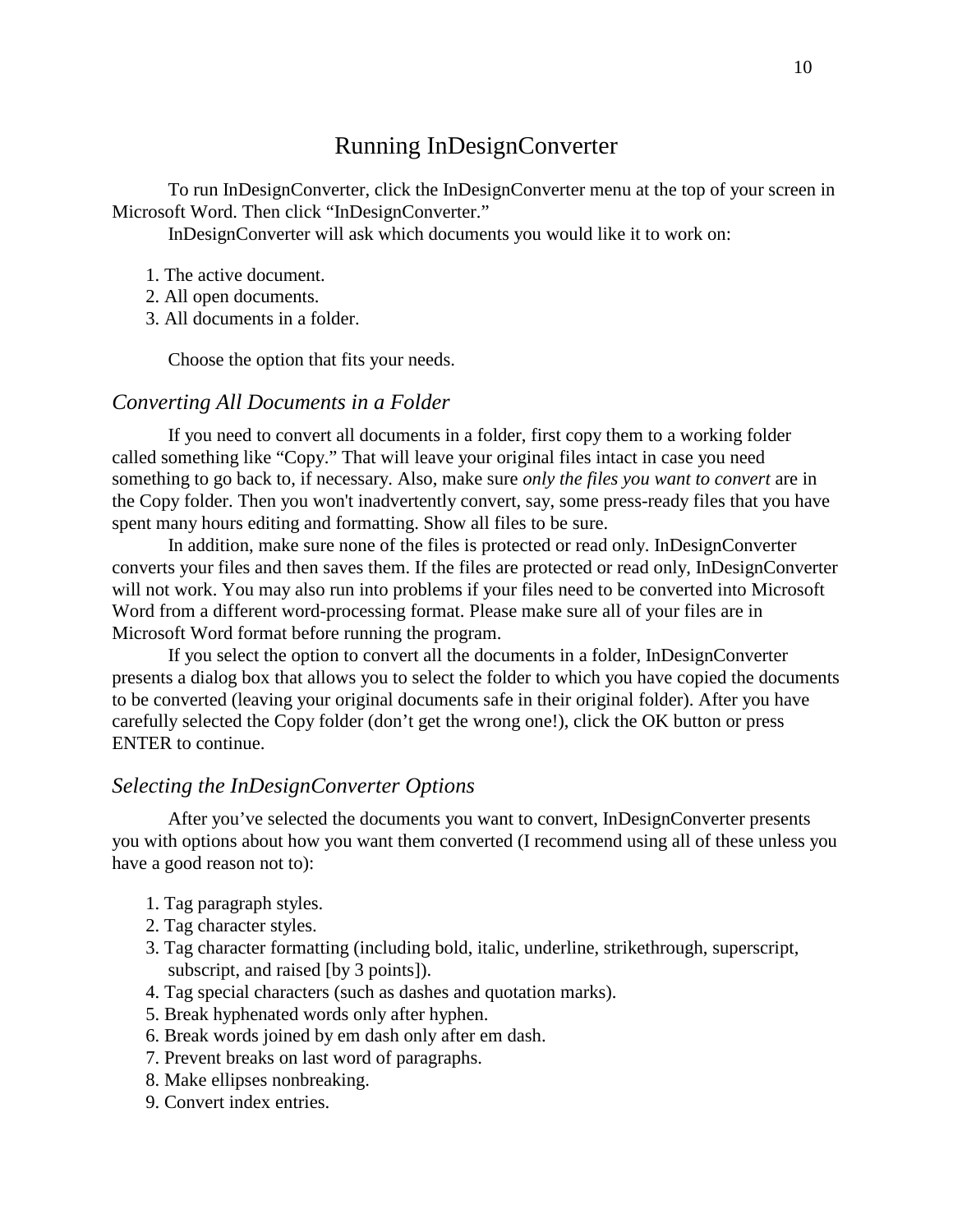After you've selected the InDesignConverter options you want to use, click "OK." (If you don't select any options, InDesignConverter won't convert your document for InDesign.) The documents will be converted based on your options and saved to their original folders as text files with the extension .txt.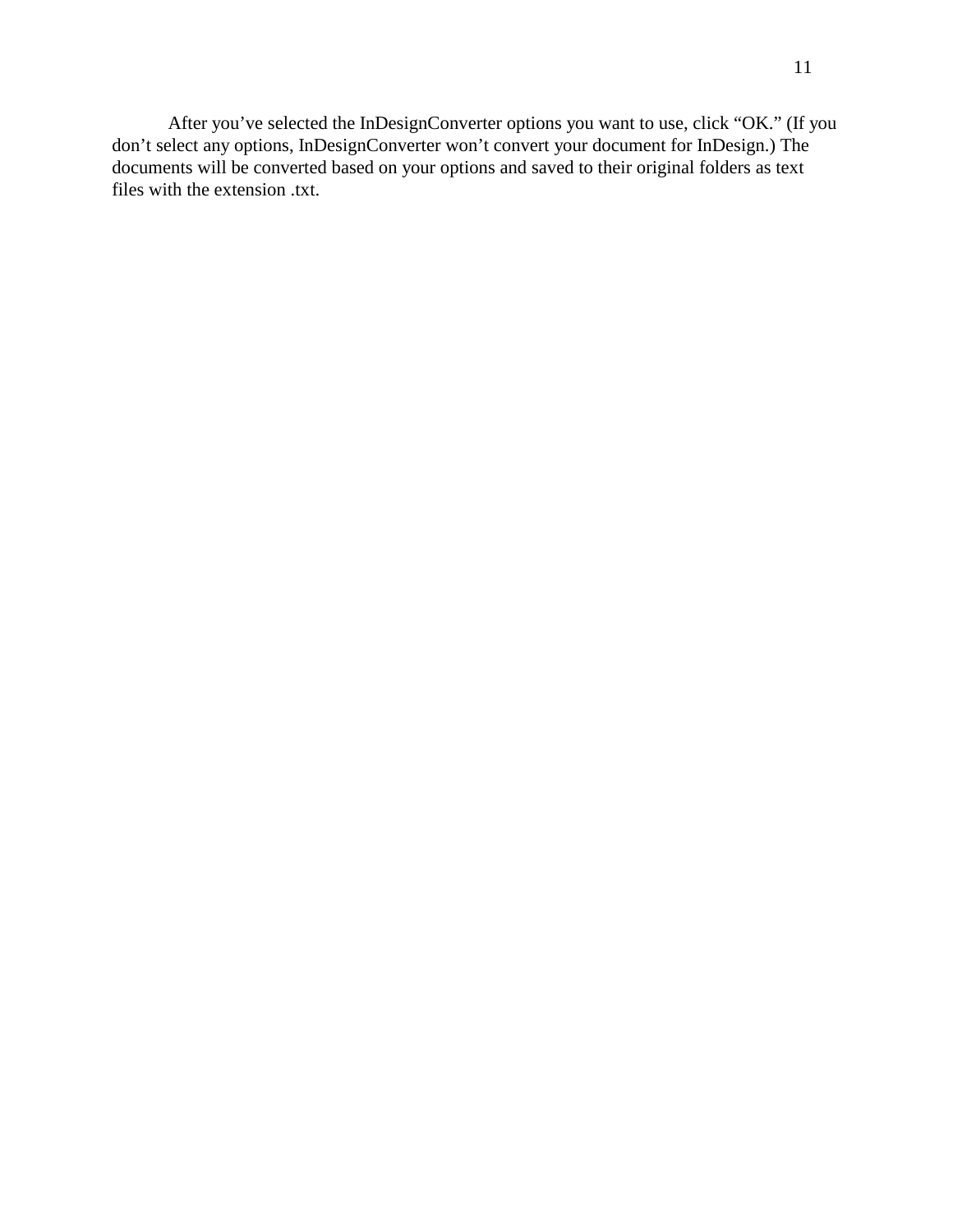## Registering InDesignConverter

If you like InDesignConverter and plan to continue using it, you should purchase a license to do so. If you don't, your copy of the program is for evaluation purposes only, and it will stop working after 45 days or 1,000 uses, whichever comes first. After you purchase a license to use the program, we'll send you a password that will unlock the program to run without limitation on time or use.

The terms of your license prohibit you from giving your program password to someone else or using it on someone else's computer. However, you may use the password on up to three of your own computers. For example, you could install InDesignConverter and use your password on your computer at work, your computer at home, and your laptop. However, you may run the program on only one of your computers at a time. If you need to run the program on more than one computer at a time (for example, for use by a family member or employee), you must purchase another license and get another password for the program. This is the honest and legal thing to do. Besides that, we're a small company and need your support. Thanks for your cooperation.

Here are the prices for a program license, but these are subject to change without notice:

1 user: \$29.95 2-10 users: \$19.95 11-49 users: \$18.95 50+ users: \$17.95

GETTING A PASSWORD

Here's how to purchase a program license so you can get your password:

- 1. Click the InDesignConverter menu item at the top of your Word window.
- 2. Click the "Register InDesignConverter" menu item.

You'll be presented with two options:

- 1. Get a password for this computer.
- 2. Enter the password for this computer.

Click option 1, "Get a password for this computer." Then click "OK." You'll be presented with two more options:

- 1. Register on the Internet (at www.editorium.com).
- 2. Register by mail.

Click the option that meets your needs and follow the instructions on your screen. Registering on the Internet offers some distinct advantages:

1. You'll receive your password automatically by return email as soon as your payment is processed. If you're paying by credit card, you'll receive your password almost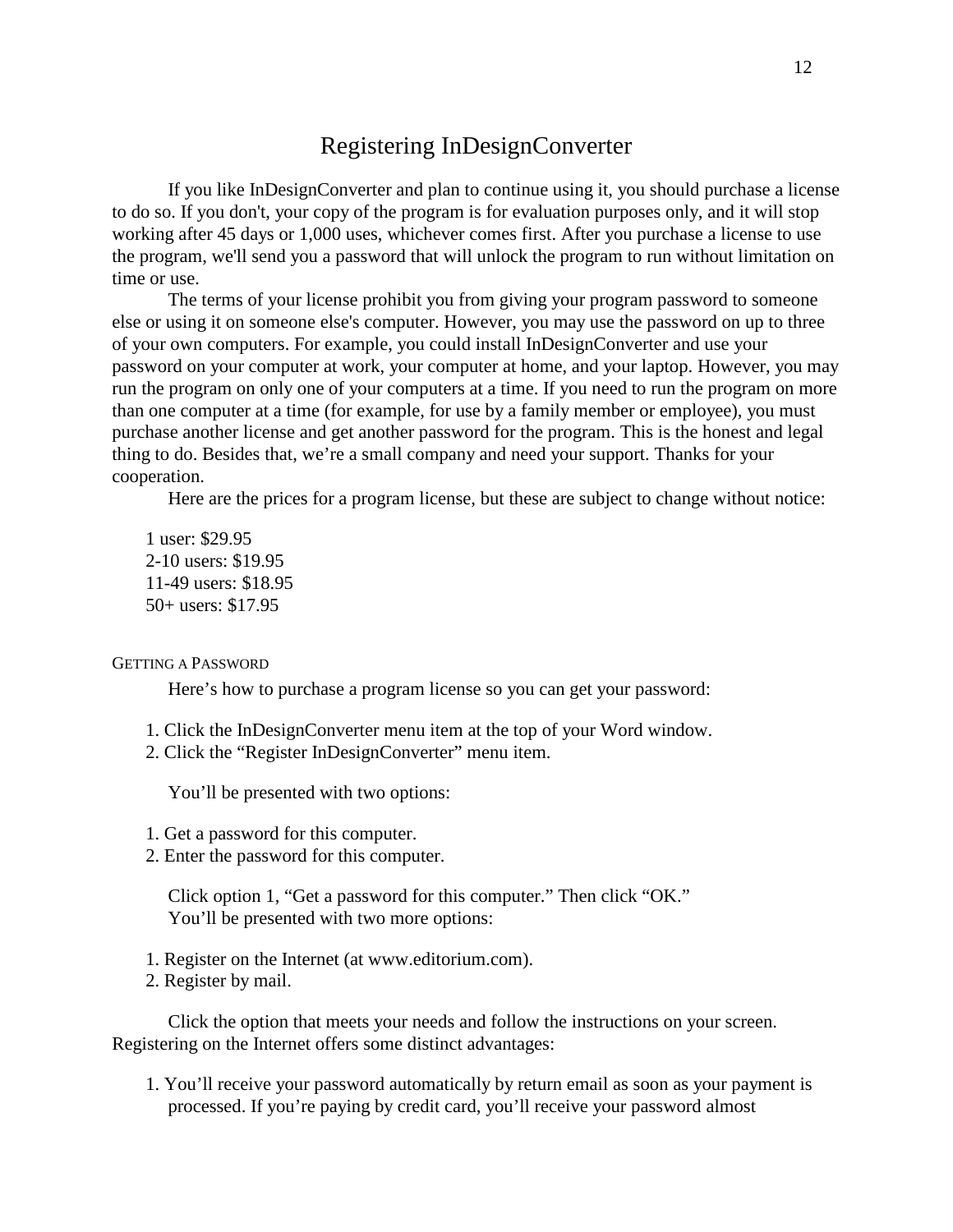immediately. Just check your email as soon as your online registration is complete.

- 2. You can make your payment in several different forms: credit card, check, or money order. If you don't pay with a credit card, however, you won't receive your password until after we receive your payment.
- 3. You can make your payment in several different ways: on our secure online order form, by fax, or over the phone.

If you're interested in using a purchase order, please let us know by emailing sales@editorium.com.

If you don't have access to the Internet, you can still register by postal mail. In that case, we'll send your password by email (if you have it) or postal mail after we receive your check or money order and your registration form. If you're registering by mail, the program will create a registration form in Microsoft Word. Please fill out the form, using your cursor keys to move from item to item. Then print the form and mail it to the address at the top of the form.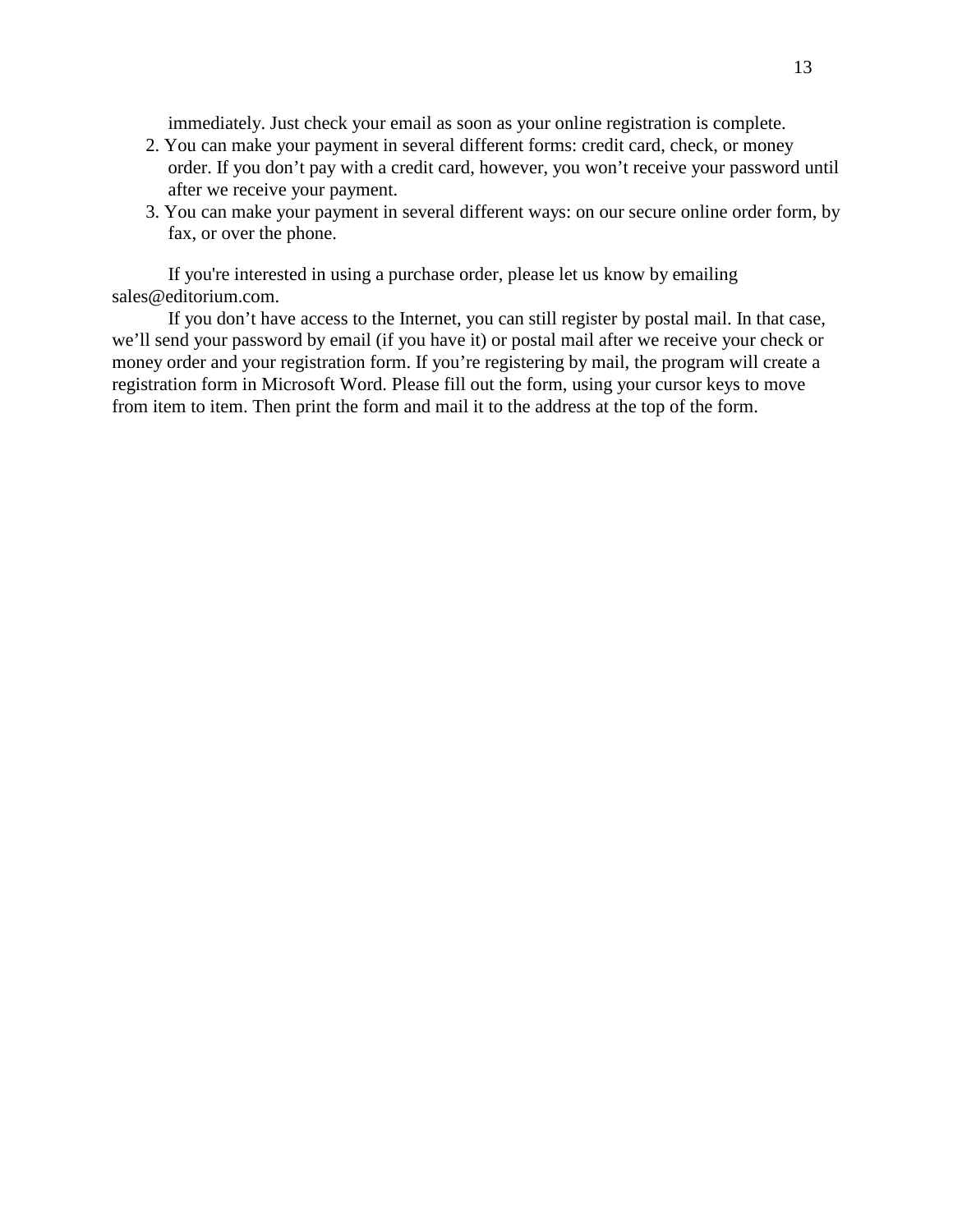## Using Your Password

Once you've received your password from the Editorium, you'll need to enter it into the InDesignConverter program. To do so:

- 1. Click the "InDesignConverter" menu item at the top of the Word screen.
- 2. Click the "Register" menu item.
- 3. Click "Enter the password for this computer." Then click "OK."

The password entry box will appear on your screen. Carefully type the password into the box labeled "Enter your password."

If you have a valid password and type it correctly, the program will tell you that your registration was successful. After that, the program will run without limitation on time or use.

Thanks for your support!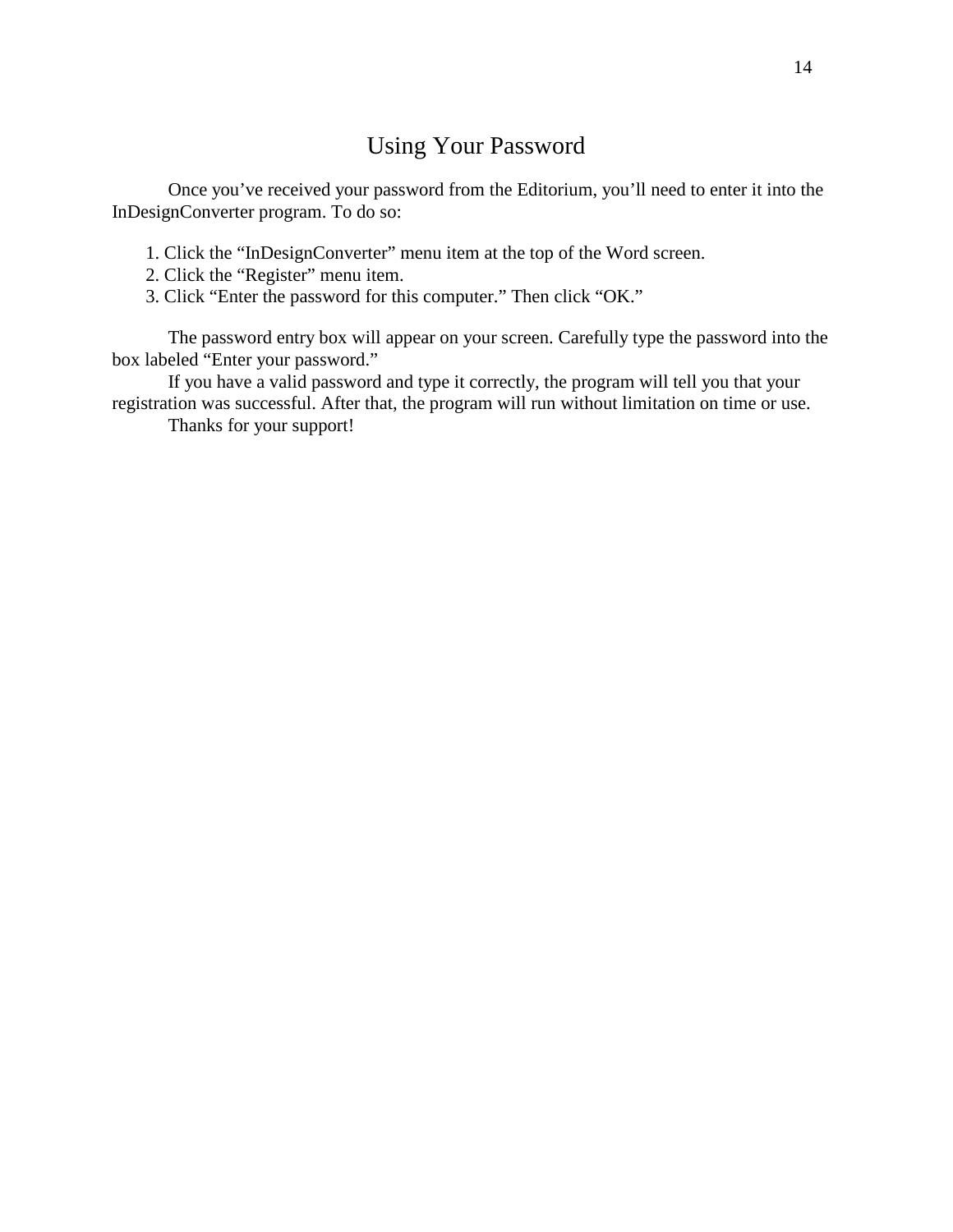## Troubleshooting

*Problem:* When you try to open the file to install the program, Microsoft Word tells you that "The macros in this project are disabled . . ."

*Solution:* Microsoft Word's macro virus protection is enabled or set to a high level of security. To change this:

In Word 2007 (PC):

- 1. Click the round Office button at the upper left of your Word window.
- 2. Click "Word Options".
- 3. Click the "Trust Center" button on the left.
- 4. Click the "Trust Center Settings" button on the right.
- 5. Select "Enable all macros," which you should change back to your previous setting after the installation is finished.
- 6. Click the OK button.
- 7. Click the next OK button to close the Word Options dialog.
- In Word 2004 (Macintosh):
- 1. Click the "Word" menu.
- 2. Click "Preferences."
- 3. Click "Security."
- 4. Uncheck "Warn before opening a file that contains macros."
- 5. Click the OK button.

#### In Word 2002/XP or 2003 (PC):

- 1. Click the "Tools" menu.
- 2. Click "Options."
- 3. Click the "Security" tab.
- 4. Click the "Macro Security" button (on the lower right).
- 5. Click the "Security Level" tab if it's not already active.
- 6. Set your security level to medium and click the OK button.
- 7. Click the next OK button to close the Options dialog.

In Word 2001 (Macintosh):

- 1. Click the "Edit" menu.
- 2. Click "Preferences."
- 3. Click the "General" tab if it's not already active.
- 4. Uncheck "Macro virus protection."
- 5. Click the OK button.

In Word 2000 (PC):

1. Click the "Tools" menu.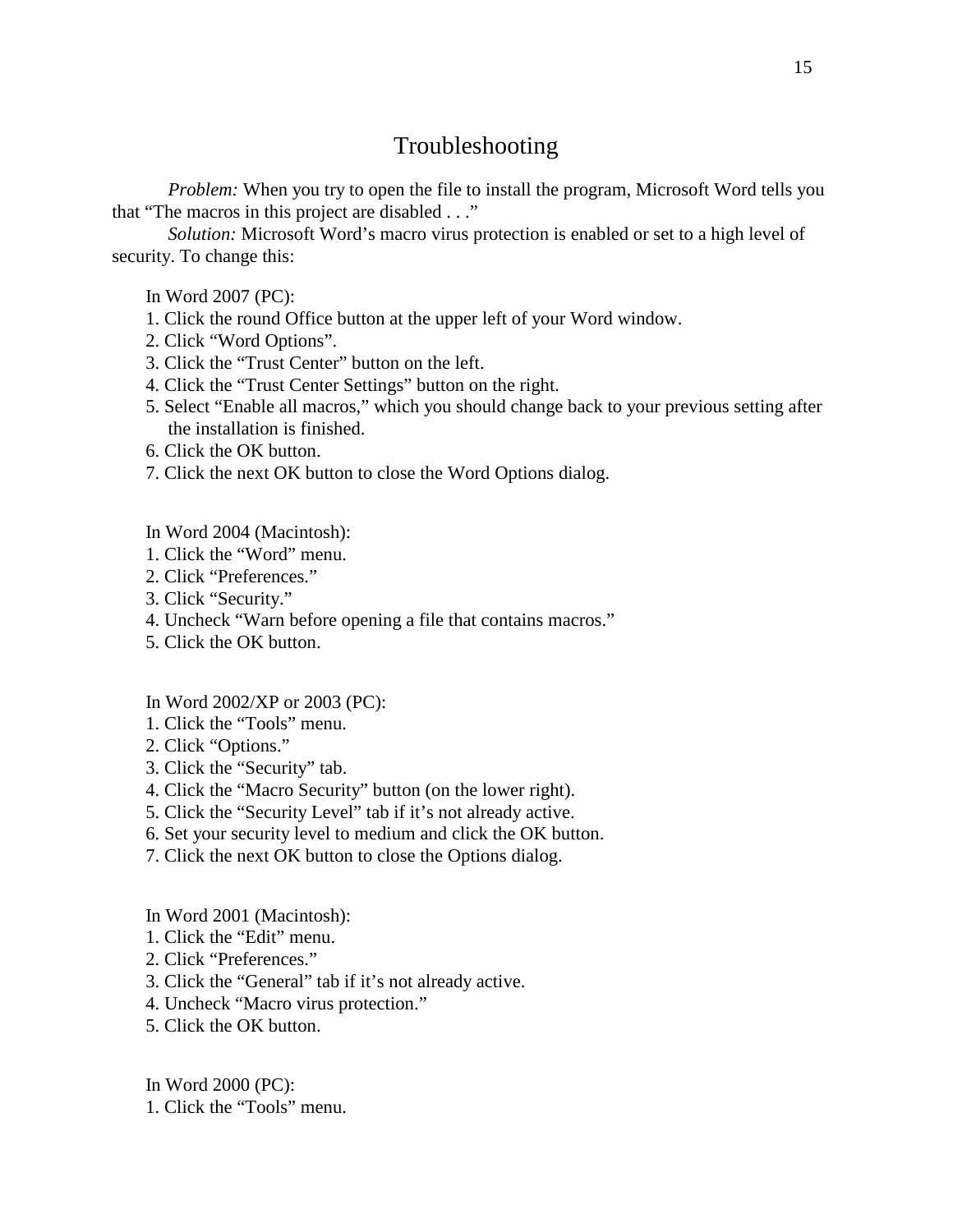- 2. Click "Macro."
- 3. Click "Security."
- 4. Click the "Security Level" tab if it's not already active.
- 5. Set your security level to medium and click the OK button.

In Word 98 (Macintosh):

- 1. Click the "Tools" menu.
- 2. Click "Preferences."
- 3. Click the "General" tab.
- 4. Uncheck the box labeled "Macro virus protection."
- 5. Click the "OK" button.

In Word 97 (PC):

- 1. Click the "Tools" menu.
- 2. Click "Options".
- 3. Click the "General" tab.
- 4. Uncheck the box labeled "Macro virus protection."
- 5. Click the "OK" button.

After installing the program, you may want to reset your security settings to their previous state. If you don't (in Word 2000 through 2003 on PC), any time you open a document or template that includes macros, Word will give you the choice of whether to disable or enable macros. If the document or template isn't *supposed* to have macros in it, you should click the "Disable Macros" button, because the macros could be a virus. If the document or template *is* supposed to have macros and comes from a source you know is reliable, click the "Enable Macros" button so you can run the macros.

In other versions of Word, you don't have these options. Macro virus protection is either on or off. Before turning it off permanently you may want to read more about it in Word's Help file or check with your system administrator.

If you need more help, please send an email message to support@editorium.com.

*Problem:* InDesignConverter won't convert your automatic footnotes or endnotes.

*Solution:* InDesignConverter doesn't work on automatic footnotes or endnotes. For InDesignConverter to work on notes, you first have to turn them into text in the body of your document. My NoteStripper program was created for this purpose.

*Problem:* When you try to import a file containing index entries into InDesign, you get an error message.

*Solution:* Make sure your version of InDesign supports index entries and that you've included the InDesign Start File Tag.

*Problem:* Microsoft Word crashes at some point when you're using InDesignConverter on all open documents or all documents in a folder.

*Solution:* Some of your documents may be corrupt. You can identify a document that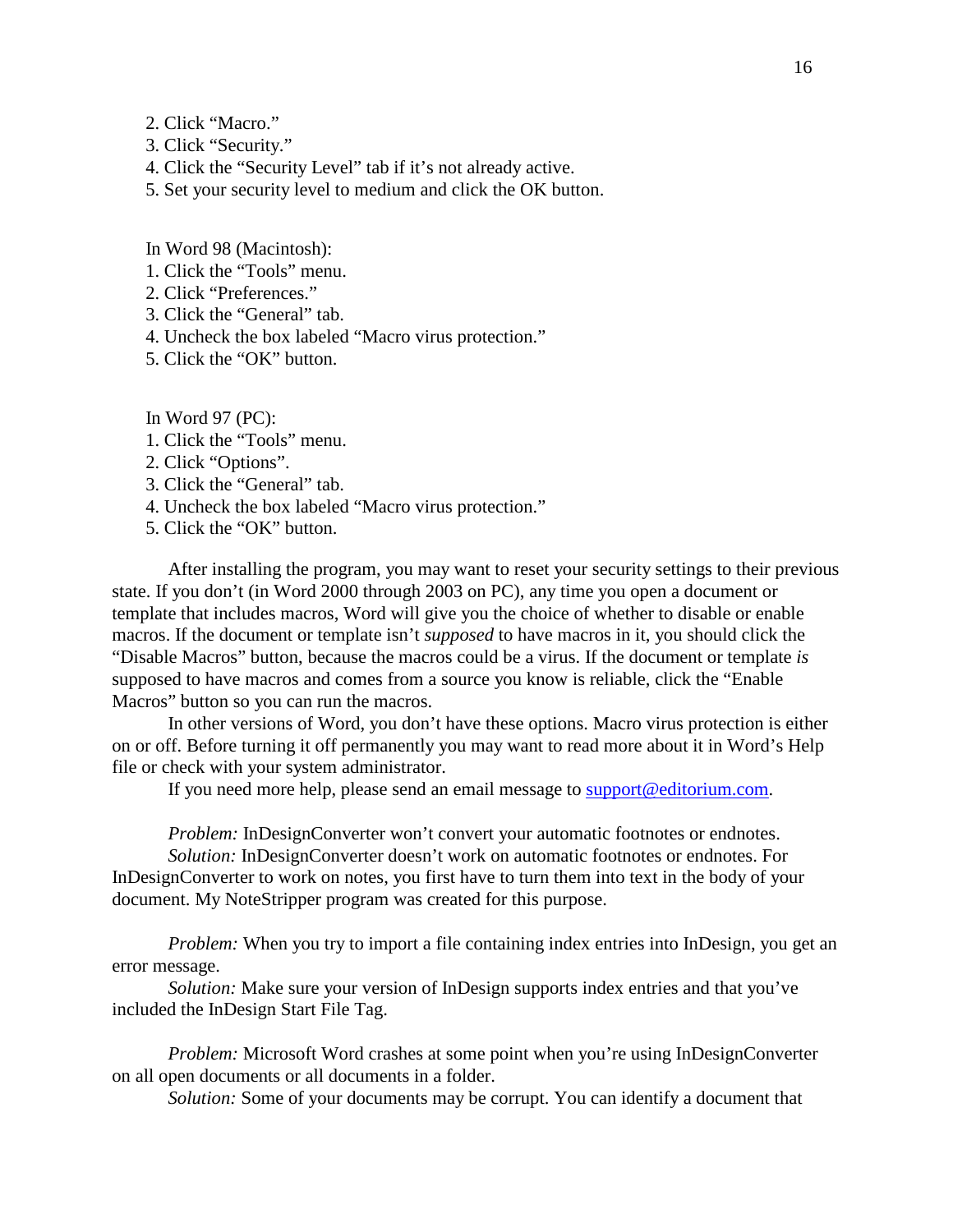caused the crash by reading its name in the bar at the top of the Word window when the program crashes. If possible, open the document, copy all of its text, and paste the text into a new document.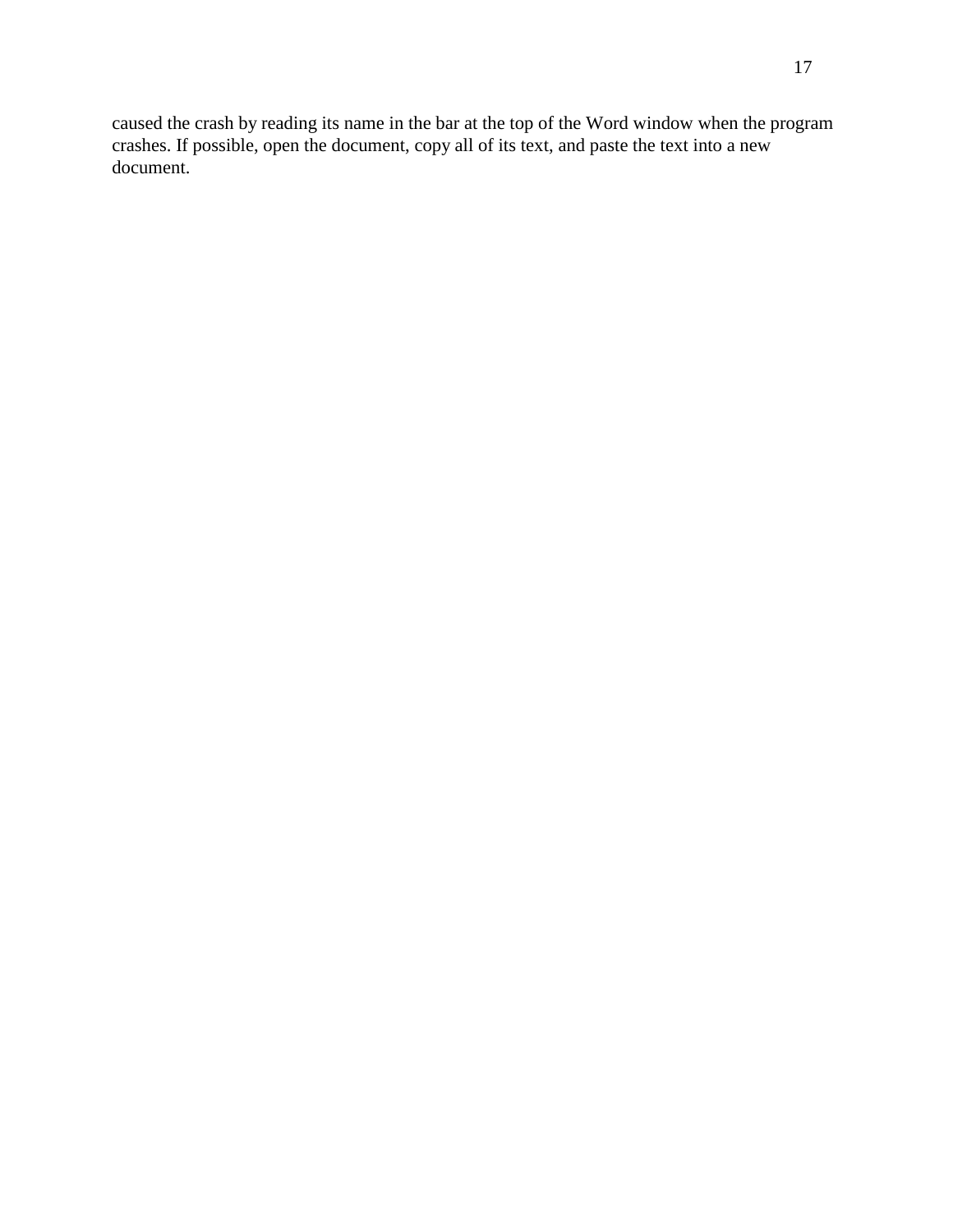## Any Questions?

We hope you find InDesignConverter to be immensely useful. If you have any questions or comments, please let us know.

support@editorium.com www.editorium.com

The Editorium provides word-processing tools for editors, writers, and other publishing professionals. If you like InDesignConverter, you may be interested in these other products from the Editorium:

Editor's ToolKit Plus includes Editor's ToolKit, FileCleaner, NoteStripper, and InDesignConverter.

Editor's ToolKit provides a variety of powerful tools for editing with Microsoft Word. FileCleaner cleans up common typographical and editorial problems in electronic

#### manuscripts.

NoteStripper supplies several tools to make working with notes an easy task, including the ability to strip Word's embedded, automatic notes to text at the end of a document, or to strip text notes into embedded, automatic ones.

MegaReplacer finds and replaces multiple words, phrases, and even styles in multiple files.

You can download fully functioning evaluation copies of these programs free of charge from the Editorium's site on the World Wide Web at www.editorium.com.

This documentation and the InDesignConverter software are copyright © 2008 by the Editorium. All rights are reserved. InDesignConverter, ToolKit, FileCleaner, NoteStripper, DEXter, and Editorium are trademarks of the Editorium.

All trademarks mentioned in this documentation or the program are acknowledged as trademarks of their owners.